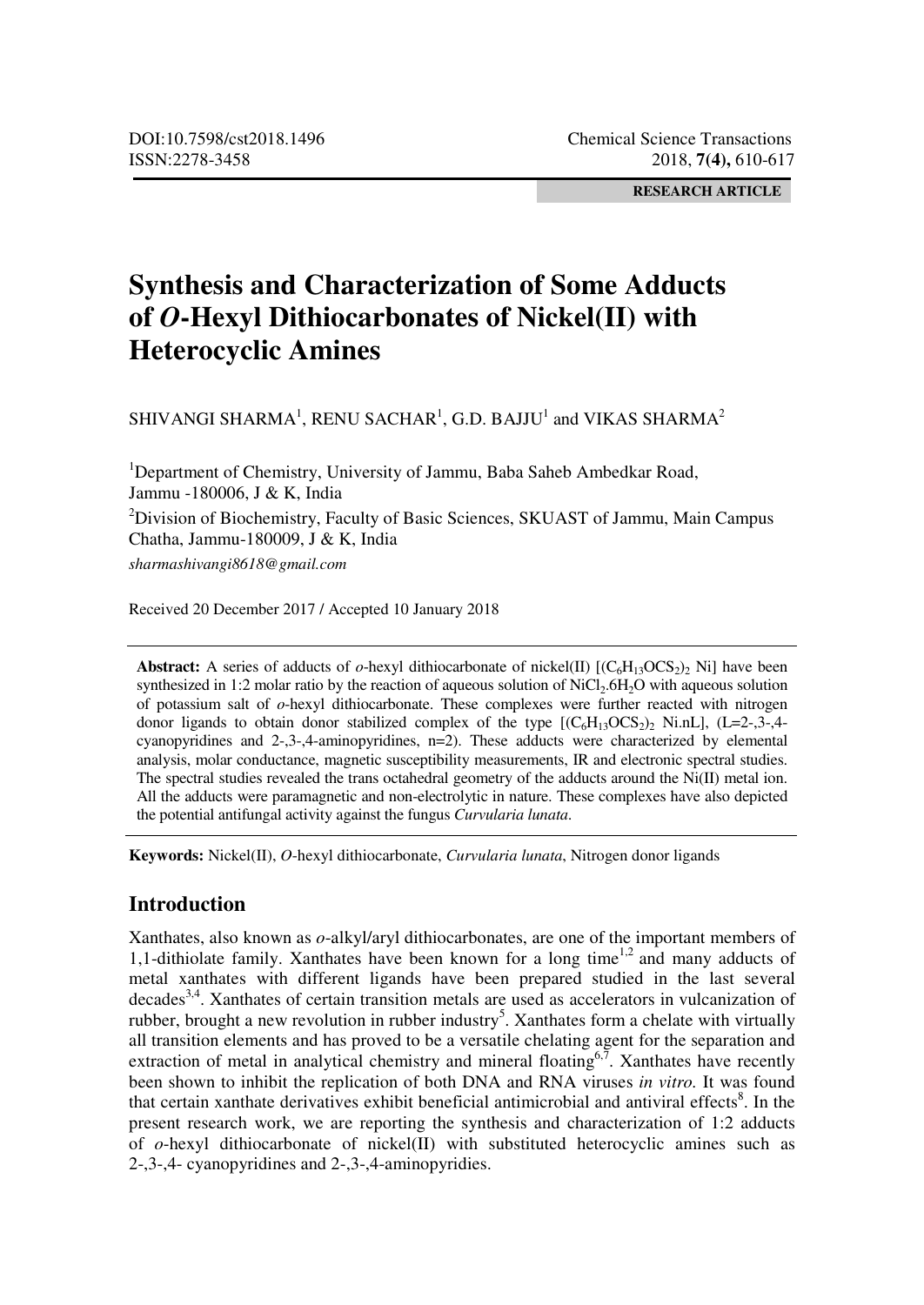## **Experimental**

Potassium salt of hexyl xanthate was prepared by the method reported in literature<sup>9</sup>. In a 400 mL round bottomed flask, fitted with a reflux condenser, was placed 42 g (0.75 mol) of potassium hydroxide pellets and 265.66 g (323.9 mL, 2.6 mol) of *n*-hexanol was added. The reaction mixture was heated under reflux for 1 h. The mixture was then cooled and liquid from residual solid was decanted off into another dry 500 mL flask. To this flask, was added 52 g (45 mL, 0.75 mol) of carbon disulphide slowly with constant shaking. The residual solid mass was filtered (after cooling in ice) on a sintered glass funnel at the pump. It was washed with three 25 mL portions of ether. The resulting potassium  $o$ -hexyl dithiocarbonate (potassium salt of hexyl xanthate) was dried in a vaccum desiccator over anhydrous calcium chloride. It was then recrystallized from absolute ethanol.

#### *Preparation of bis (O-hexyl dithiocarbonato)nickel(II)*

The saturated aqueous solution of hydrated nickel chloride,  $NICl<sub>2</sub>6H<sub>2</sub>0$  (2.37 g, 0.01 mol) and potassium *o*-hexyl dithiocarbonate (4.32 g, 0.02 mol) were prepared separately and then mixed with constant stirring. Dark green precipitates were formed which were filtered immediately and were dried in a vaccum desiccator over anhydrous calcium chloride. The composition of the complex was established to be  $Ni[S_2C(O-C_6H_{13})]_2$  by the elemental analysis.

## *Preparation of 1:2 adducts of bis(O-hexyl dithiocarbonato)nickel(II) with substituted heterocyclic amines*

1:2 Addition complexes of bis(*o*-hexyl dithiocarbonato)nickel(II) with substituted heterocyclic amines were prepared by stirring  $Ni[S_2C(O-C_6H_{13})]_2$  (1.073 g, 0.0026 mol) in acetone with heterocyclic amines  $[2,3,4]$ -cyanopyridine = 0.541 g each; 2-,3-,4- aminopyridine = 0.489 g each (0.0052 mol)] for 30 min. The contents of the reaction mixture were allowed to stand for 20-24 h and the green adduct obtained was washed with the solvent used in their preparation and dried over calcium chloride at room temperature (Scheme 1).



Where R=  $C_6H_{13}$ ; L=2-,3-,4-cyanopyridines; 2-,3-,4-aminopyridines; R' = CN or NH<sub>2</sub> **Scheme 1.** Method of preparation and proposed structure of 1:2 adducts

#### *Methods*

Carbon, hydrogen, nitrogen and sulfur were determined on elemental analyzer (CNN5-932, LECO Corporation, USA). Molar conductance was determined on their millimolar solutions in DMF using digital conductivity meter (century CC601). Magnetic moments were determined at room temperature by Gouy's method on magnetic susceptibility balance.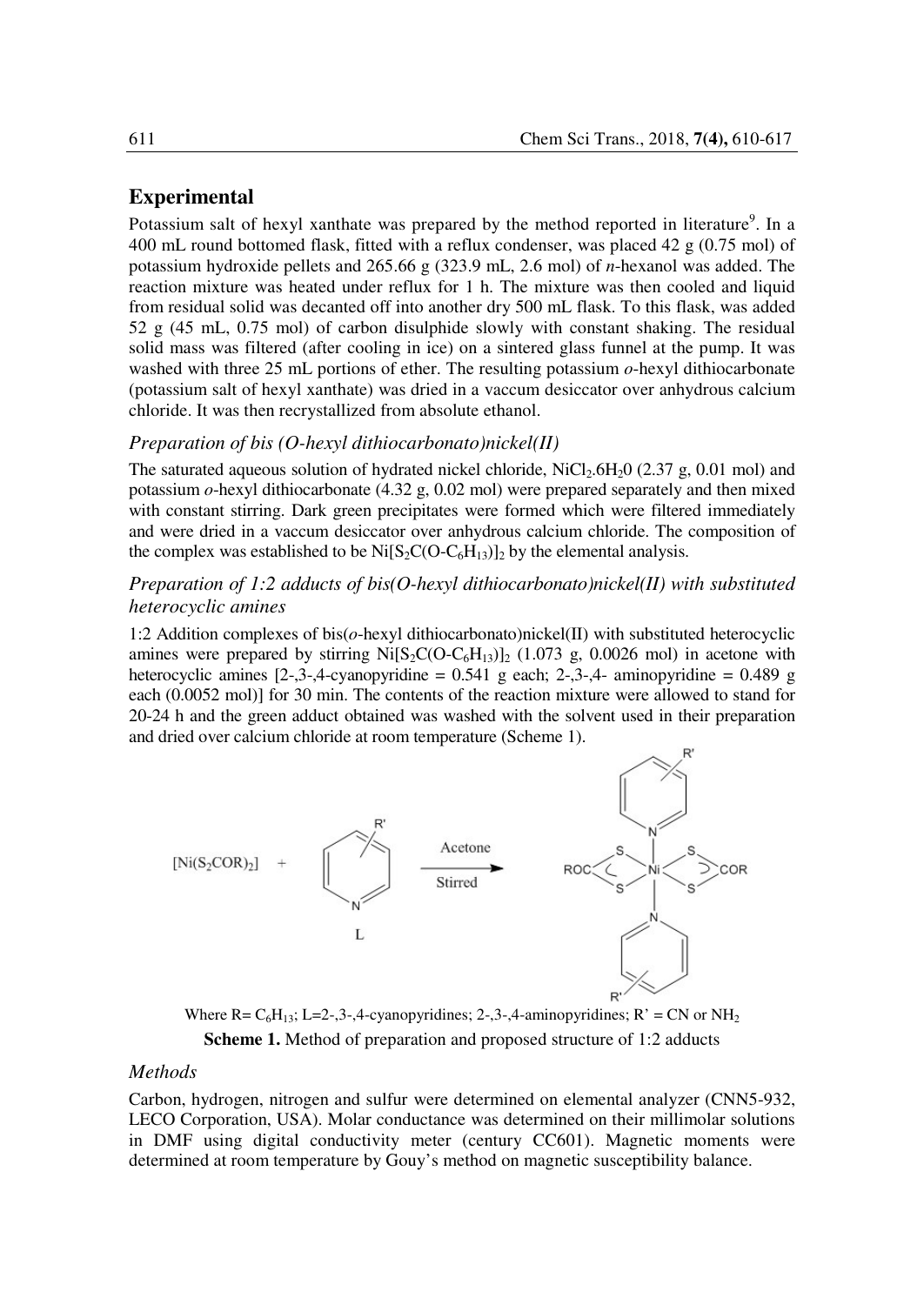Infrared spectra of the complexes over the region  $4,000-400$  cm<sup>-1</sup> were recorded using KBr pellets on infrared spectrophotometer (Perkin Flmer FT-IR). The electronic spectra of the adducts were recorded in DMF in the range  $12500 \text{ cm}^{-1}$  to  $40000 \text{ cm}^{-1}$  on T90 + UVvisible spectrophotometer.

### **Results and Discussion**

The adducts of bis(*o*-hexyl dithiocarbonato)nickel(II) are microcrystalline solids. The adducts are shining green to blackish green in color and are soluble in common organic solvents like acetone, chloroform, dimethylformamide and dimethyl sulfoxide, but they are insoluble in benzene, carbon tetrachloride, nitrobenzene and water. The elemental analysis reveals that the adducts isolated have 1:2 stoichiometry depending upon the molar ratios of metal and ligand taken for their preparation (Table 1).

**Table 1.** Analytical data of 1:2 adducts of bis(*o*-hexyl dithiocarbonato)nickel(II) with substituted heterocyclic amines

| S.No. | Name of the adduct                             | Analysis found (calculated) $%$ |        |        |         |  |  |
|-------|------------------------------------------------|---------------------------------|--------|--------|---------|--|--|
|       |                                                | C                               | H      | N      | S       |  |  |
| 1.    | $\operatorname{Bis}(o$ -hexyl dithiocarbonato) | 48.33                           | 4.60   | 8.06   | 20.07   |  |  |
|       | bis(2-cyanopyridine)nickel(II)                 | (50.26)                         | (5.47) | (9.02) | (20.62) |  |  |
| 2.    | $\operatorname{Bis}(o$ -hexyl dithiocarbonato) | 49.13                           | 4.77   | 8.91   | 19.50   |  |  |
|       | bis(3-cyanopyridine)nickel(II)                 | (50.26)                         | (5.47) | (9.02) | (20.62) |  |  |
| 3.    | $\text{Bis}(o$ -hexyl dithiocarbonato)         | 49.55                           | 5.09   | 8.86   | 20.12   |  |  |
|       | bis(4-cyanopyridine)nickel(II)                 | (50.26)                         | (5.47) | (9.02) | (20.62) |  |  |
| 4.    | $\text{Bis}(o$ -hexyl dithiocarbonato)         | 46.97                           | 5.83   | 8.76   | 20.68   |  |  |
|       | $bis(2-aminopyridine)nickel(II)$               | (47.94)                         | (6.32) | (9.32) | (21.3)  |  |  |
| 5.    | $\operatorname{Bis}(o$ -hexyl dithiocarbonato) | 47.08                           | 5.79   | 8.93   | 20.55   |  |  |
|       | $bis(3-anninopyridine)nickel(II)$              | (47.94)                         | (6.32) | (9.32) | (21.3)  |  |  |
| 6.    | $\text{Bis}(o$ -hexyl dithiocarbonato)         | 47.12                           | 5.90   | 9.02   | 20.70   |  |  |
|       | bis(4-aminopyridine)nickel(II)                 | (47.94)                         | (6.32) | (9.32) | (21.3)  |  |  |

 The structures of the isolated complexes were established from their molar conductance and magnetic susceptibility measurements, electronic and infrared spectral data. The results of these investigations are tabulated and discussed. The molar conductance values of their millimolar solutions in DMF are found in the range of  $21.38-34.63$  ohm<sup>-1</sup>mol<sup>-1</sup>cm<sup>2</sup>. These values are lower than the values expected for any uni-univalent electrolyte in these solvents suggesting that these complexes are neutral and non-ionic in character (Table 2). The  $Ni<sup>2+</sup>$ cation, being d<sup>8</sup>cation give rise to two spin unpaired electrons per nickel(II) ion giving a spin only magnetic moment of 2.83 B.M. In octahedral complexes, the observed magnetic moments lie in the range of 2.9-3.4 B.M. These lower values of magnetic moments in octahedral complexes of nickel $(II)$  are due to almost complete quenching of orbital contribution in these complexes<sup>12-14</sup>. The 1:2 adducts of nickel(II) hexylxanthate with nitrogen donors fall in the range 2.87-3.24 B.M. (Table 2). These values are in accordance with the paramagnetic nature of these adducts due to the presence of two unpaired electrons. It also suggests that the adducts of nickel(II) have six coordinated octahedral structure. The higher value of magnetic moment may be due to the orbital contribution.

The infrared spectra of the adducts of nickel(II) xanthates exhibit absorption bands for xanthate ligands at 1270-1210 cm<sup>-1</sup> and 1140 cm<sup>-1</sup> which have been assigned to  $V_{as}$  (C-O-C) and  $V_{as}$  (C-O-C) vibrations while bands at 1030-1040 cm<sup>-1</sup> belongs to the V (C-S) vibrations<sup>15</sup>.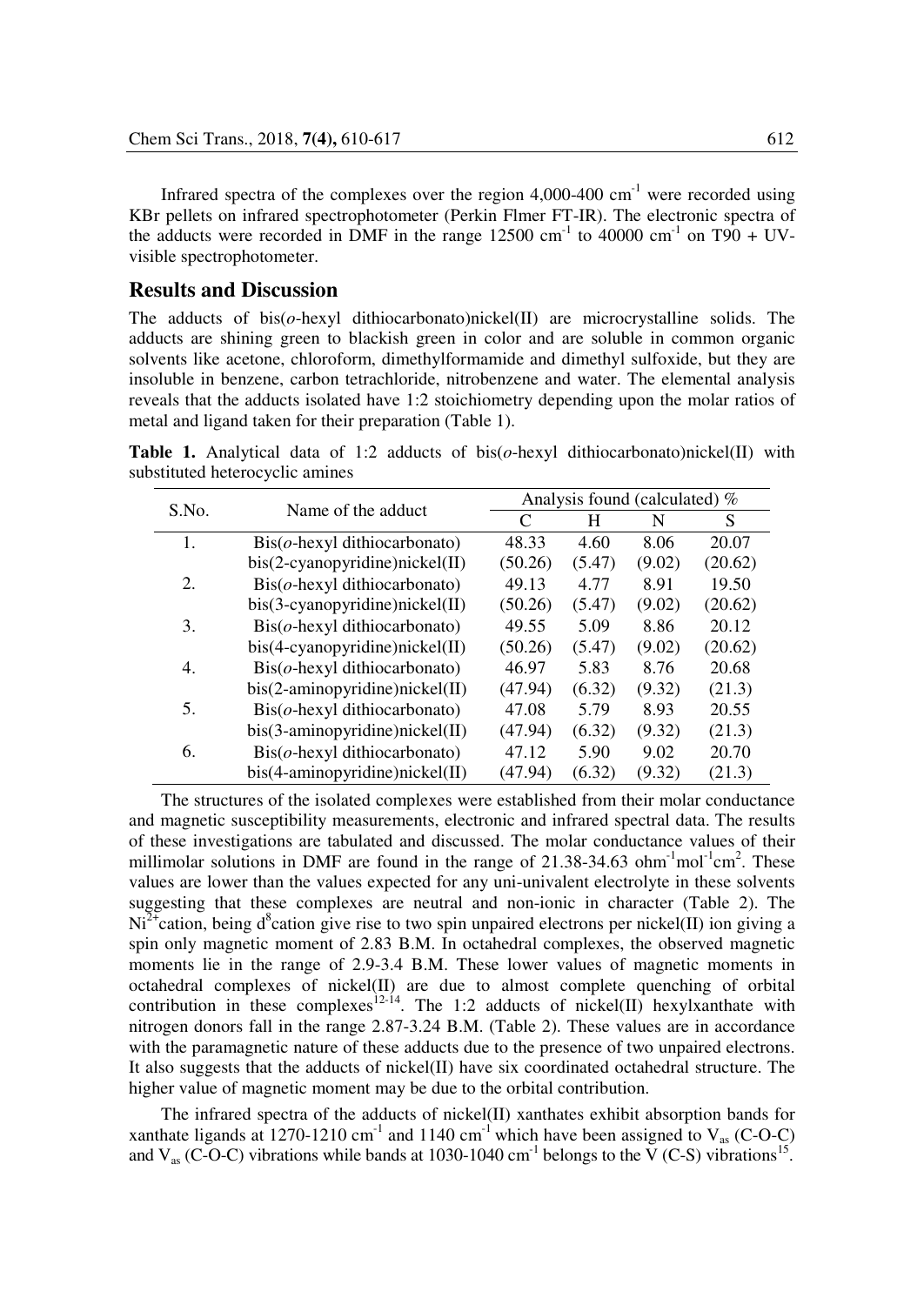In the free aminopyridine ligands N-H streching frequencies fall at  $3450$ ,  $3350$  and  $3175$  cm<sup>-1</sup> for 2-aminopyridine; 3335 and 3205 cm<sup>-1</sup> for 3-aminopyridine and 3320 and 3185 cm<sup>-1</sup> for 4-aminopyridine. In case the aminopyridine coordinated to a metal through its amino nitrogen, these peaks shift to a lower position. In the complexes prepared in the present work, these vibrations showed a small position shift. In the adducts of bis(*o*-hexyl dithiocarbonato) nickel(II), these peaks appear around 3450-3465, 3350-3390 and 3180-  $3230 \text{ cm}^{-1}$  in the adducts with 2-aminopyridines. Similarly in case of adducts with 3aminopyridines with N-H stretching frequencies occur about  $3340-3370$  and  $3210-3235$  cm<sup>-1</sup> in the adducts with 4-aminopyridines, the N-H stretching frequencies occur around 3325-  $3350$  and  $3195-3220$  cm<sup>-1</sup>. The absence of negative shifts in the stretching frequencies on coordination implied that the interaction of the amino group with nickel(II) ion is ruled out. Thus, these ligands use their ring nitrogen atom for coordination to the metal ion. A negative shift is observed in C-H out of plane vibrations of 2-,3- and 4-aminopyridine adducts which confirms that these ligands interact with the metal ion through their ring nitrogen atom.

**Table 2.** Molar conductance and magnetic data of 1:2 adducts of bis(*o*-hexyl dithiocarbonato) nickel(II) with substituted heterocyclic amines

| S.No. | Name of the adduct                             | Molar conductance<br>$\text{(ohm}^{-1}\text{mol}^{-1}\text{cm}^{-2}\text{)}$ | Magnetic<br>data (B.M) | Temp.,<br>K |
|-------|------------------------------------------------|------------------------------------------------------------------------------|------------------------|-------------|
| 1.    | $\text{Bis}(o$ -hexyl dithiocarbonato)         | 34.63                                                                        | 3.18                   | 308         |
|       | $bis(2-cyanopyridine)nickel(II)$               |                                                                              |                        |             |
| 2.    | $\text{Bis}(o$ -hexyl dithiocarbonato)         | 21.38                                                                        | 3.15                   | 308         |
|       | bis(3-cyanopyridine)nickel(II)                 |                                                                              |                        |             |
| 3.    | $\text{Bis}(o$ -hexyl dithiocarbonato)         | 25.50                                                                        | 3.20                   | 308         |
|       | $bis(4-cyanopyridine)nickel(II)$               |                                                                              |                        |             |
| 4.    | $\text{Bis}(o$ -hexyl dithiocarbonato)         | 18.33                                                                        | 2.87                   | 308         |
|       | $bis(2-aminopyridine)nickel(II)$               |                                                                              |                        |             |
| 5.    | $\text{Bis}(o$ -hexyl dithiocarbonato)         | 19.72                                                                        | 3.24                   | 308         |
|       | bis(3-aminopyridine)nickel(II)                 |                                                                              |                        |             |
| 6.    | $\operatorname{Bis}(o$ -hexyl dithiocarbonato) | 19.39                                                                        |                        | 308         |
|       | $bis(4-aminopyridine)nickel(II)$               |                                                                              | 3.17                   |             |

 In cyanopyridines, there are two potential donor sites, the pyridine ring nitrogen and nitrile group nitrogen atom. In order to decide the coordination site in a particular cyanopyridine, a study of vibrations of pyridine ring and C≡N stretching frequencies can be of much help<sup>16-18</sup>.

It is established that there should be an increase in  $v(C=N)$  by at least 30 cm<sup>-1</sup> if a cyanopyridne coordinates to the metal using nitrile nitrogen atom. On the other hand if –CN group coordinates using  $\pi$ -electrons v(C≡N) must show a negative shift<sup>19-21</sup>. The C≡N stretching frequencies in free 2-,3- and 4-cyanopyridnes fall at  $2268 \text{ cm}^{-1}$ ,  $2240 \text{ cm}^{-1}$ and 2225 cm<sup>-1</sup> respectively but in adducts of bis( $o$ -hexyl dithiocarbonato) nickel(II), these vibrations occur around  $2269$  cm<sup>-1</sup>,  $2235$  cm<sup>-1</sup> and  $2236$  cm<sup>-1</sup> respectively showing no appreciable shift in  $v(C\equiv N)$ . (Figure 1) So, it can be concluded that 2-,3- and 4-cyanopyridines coordinate to metal through their ring nitrogen atom. The IR spectra of 1:2 adducts of bis(*o*-hexyl dithiocarbonato) nickel(II) with cyanopyridines and aminopyridines show absorption bands at  $1210-1146$  cm<sup>-1</sup> and  $1035-1082$  cm<sup>-1</sup> which are assigned to be  $v_{as}(C-O-C)$ ,  $v_s(C-O-C)$  and  $v(C-S)$  stretching vibrations respectively (Table 3). The appearance of a single band for  $v(C-S)$  its position indicates symmetrical bidentate binding of the xanthate moiety.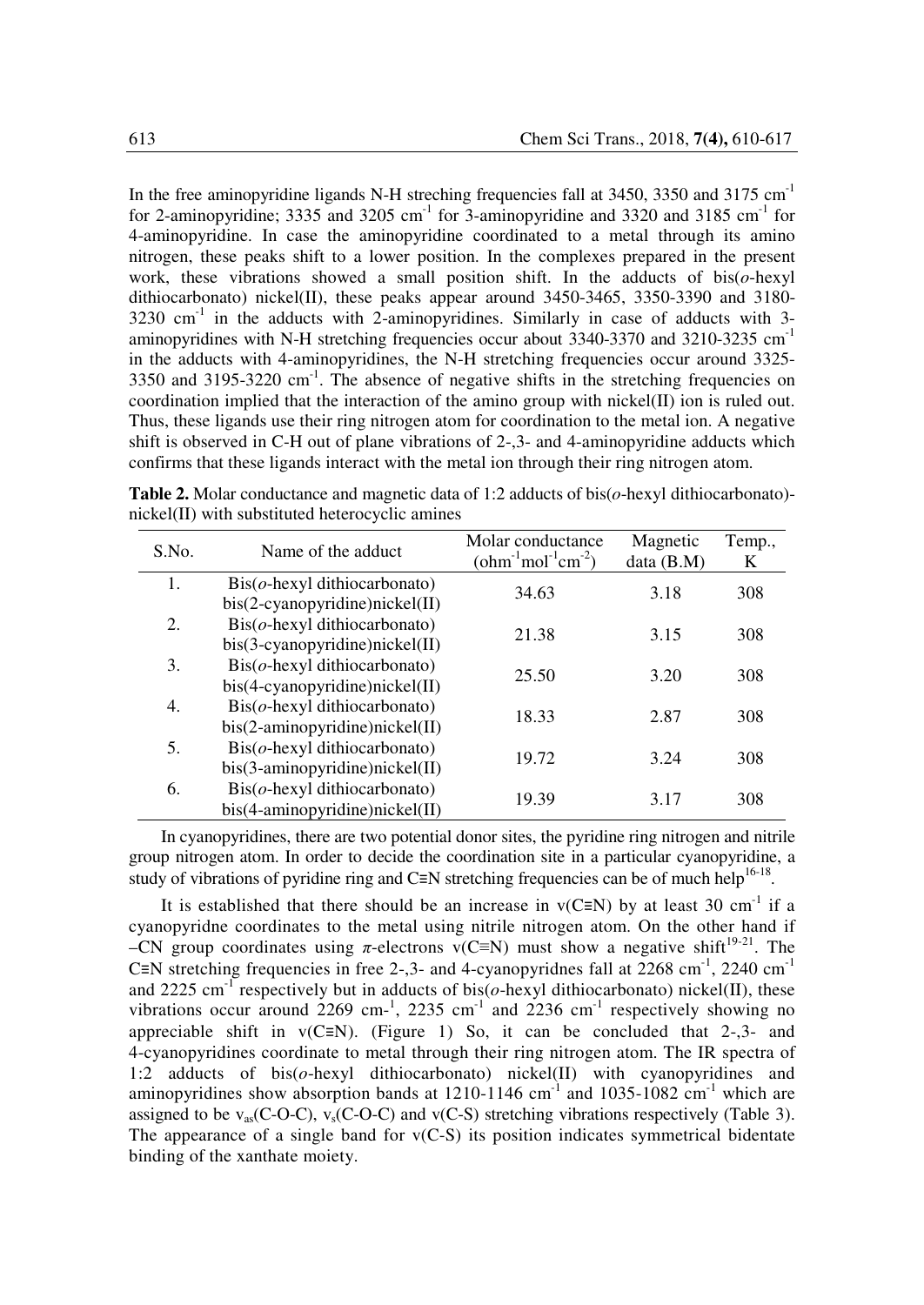

Date Created: fri may 17 12:33:55 2013 India Standard Time (GMT+5:30) **Figure 1**. IR spectra of bis(*o*-hexyl dithiocarbonato bis(3-cyanopyridine)nickel(II)

**Table 3.** Infrared and electronic spectral data of 1:2 adducts of bis(*o*-hexyl dithiocarbonato) nickel(II) with substituted heterocyclic amines

| S.No | Name of the adduct                                                                  | Infrared spectral data,<br>cm |                                   |      | Electronic spectral data,<br>cm |       |       |
|------|-------------------------------------------------------------------------------------|-------------------------------|-----------------------------------|------|---------------------------------|-------|-------|
|      |                                                                                     | vas                           | VS<br>$(C-O-C)$ $(C-O-C)$ $(C-S)$ | v    | v1                              | v2    | v3    |
| 1.   | $\text{Bis}(o$ -hexyl dithiocarbonato)<br>$bis(2-cyanopyridine)nickel(II)$          | 1272                          | 1126                              | 1082 | 10466                           | 18918 | 27672 |
| 2.   | $\text{Bis}(o$ -hexyl dithiocarbonato)<br>$bis(3-cyanopyridine)nickel(II)$          | 1245                          | 1124                              | 1058 | 11671                           | 18317 | 27717 |
| 3.   | $\operatorname{Bis}(o$ -hexyl dithiocarbonato)<br>$bis(4-cyanopyridine)nickel(II)$  | 1271                          | 1128                              | 1048 | 10317                           | 17880 | 27875 |
| 4.   | $\text{Bis}(o$ -hexyl dithiocarbonato)<br>$bis(2-aminopyridine)nickel(II)$          | 1264                          | 1133                              | 1052 | 10363                           | 17388 | 26975 |
| 5.   | $\operatorname{Bis}(o$ -hexyl dithiocarbonato)<br>$bis(3-anninopyridine)nickel(II)$ | 1210                          | 1125                              | 1035 | 11896                           | 17358 | 26952 |
| 6.   | $\text{Bis}(o$ -hexyl dithiocarbonato)<br>bis(4-aminopyridine)nickel(II)            | 1291                          | 1146                              | 1052 | 11425                           | 17978 | 27190 |

 The electronic spectra of the adducts of nickel(II) xanthates with substituted heterocyclic amines, prepared in the present work recorded in dimethylformamide. The electronic spectral data of the 1:2 adducts of bis(*o*-hexyl dithiocarbonato)nickel(II) with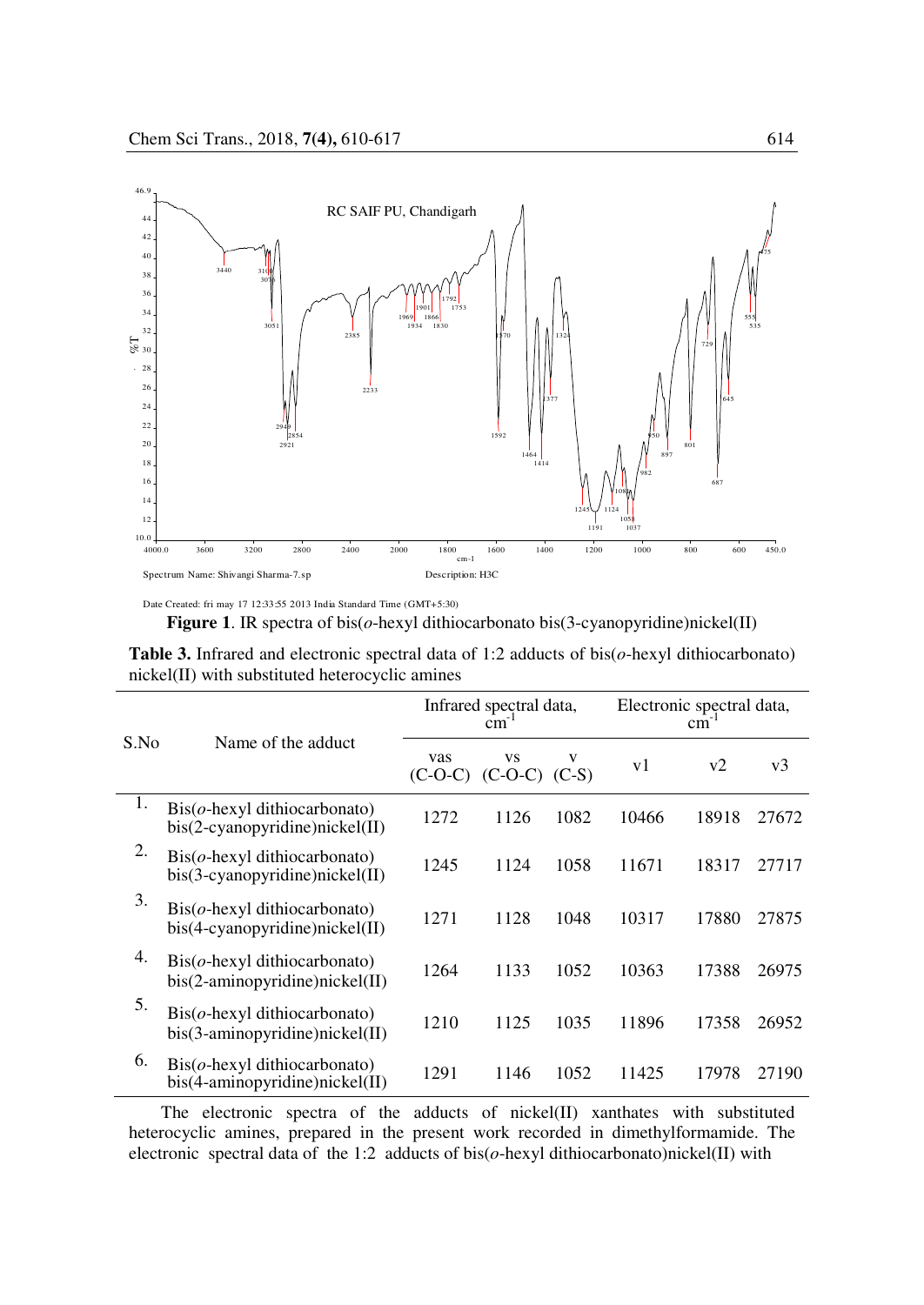cyano and aminopyridines show these bands in the range 10317-11896 cm<sup>-1</sup>, 17358-18918 cm<sup>-1</sup> and 26952-27875 cm<sup>-1</sup> which are assigned to  ${}^{3}A_{2g} \rightarrow {}^{3}T_{2g}(F)$  (v<sub>1</sub>),  ${}^{3}A_{2g} \rightarrow {}^{3}T_{1g}$  (F) (v<sub>2</sub>) and  ${}^{3}A_{2g}(F) \rightarrow {}^{3}T_{1g}(P)$  (v<sub>3</sub>) transitions respectively are presented in Table 3. The appearance of these three broad bands along with shoulders show that the adducts are having trans octahedral geometry around the Ni(II) metal ion (Figure 2). The data is in consistent with the results for six coordinate octahedral complexes of  $Ni(II)$  ion<sup>22</sup>.



**Figure 2**. Electronic spectra of bis(*o*-hexyldithiocarbonato)bis(2-cyanopyridine)nickel(II)

#### *Antifungal studies*

The antifungal activity of the adducts was tested by poisoned food technique against the pathogenic fungus *Curvularia lunata*. The linear growth of the fungus in controlled manner was recorded at different concentrations of the adducts. The growth inhibition of *Curvularia lunata* over control was calculated (Table 4).

| S.No. | Name of the adducts                            | Concentration.<br>ppm | Colony<br>diameter.<br>mm | $%$ Inhibition<br>$(I) = [C-T/C] \times 100$ |
|-------|------------------------------------------------|-----------------------|---------------------------|----------------------------------------------|
| 1.    | $\operatorname{Bis}(o$ -hexyldithiocarbonato)- | 10                    | 75                        | 17                                           |
|       | bis (4-aminopyridine)nickel(II)                | 100                   | 38                        | 58                                           |
|       |                                                | 200                   | 14                        | 84                                           |
| 2.    | $\text{Bis}(o$ -hexyldithiocarbonato)-         | 10                    | 81                        | 10                                           |
|       | bis (3-cyanopyridine)nickel(II)                | 100                   | 67                        | 26                                           |
|       |                                                | 200                   | 50                        | 44                                           |
| 3.    | $\operatorname{Bis}(o$ -hexyldithiocarbonato)- | 10                    | 79                        | 13                                           |
|       | bis(4-cyanopyridine)nickel(II)                 | 100                   | 64                        | 29                                           |
|       |                                                | 200                   | 52                        | 42                                           |

**Table 4.** *In vitro* evaluation of complexes against *Curvularia lunata*, mean colony diameter,  $C=90$  mm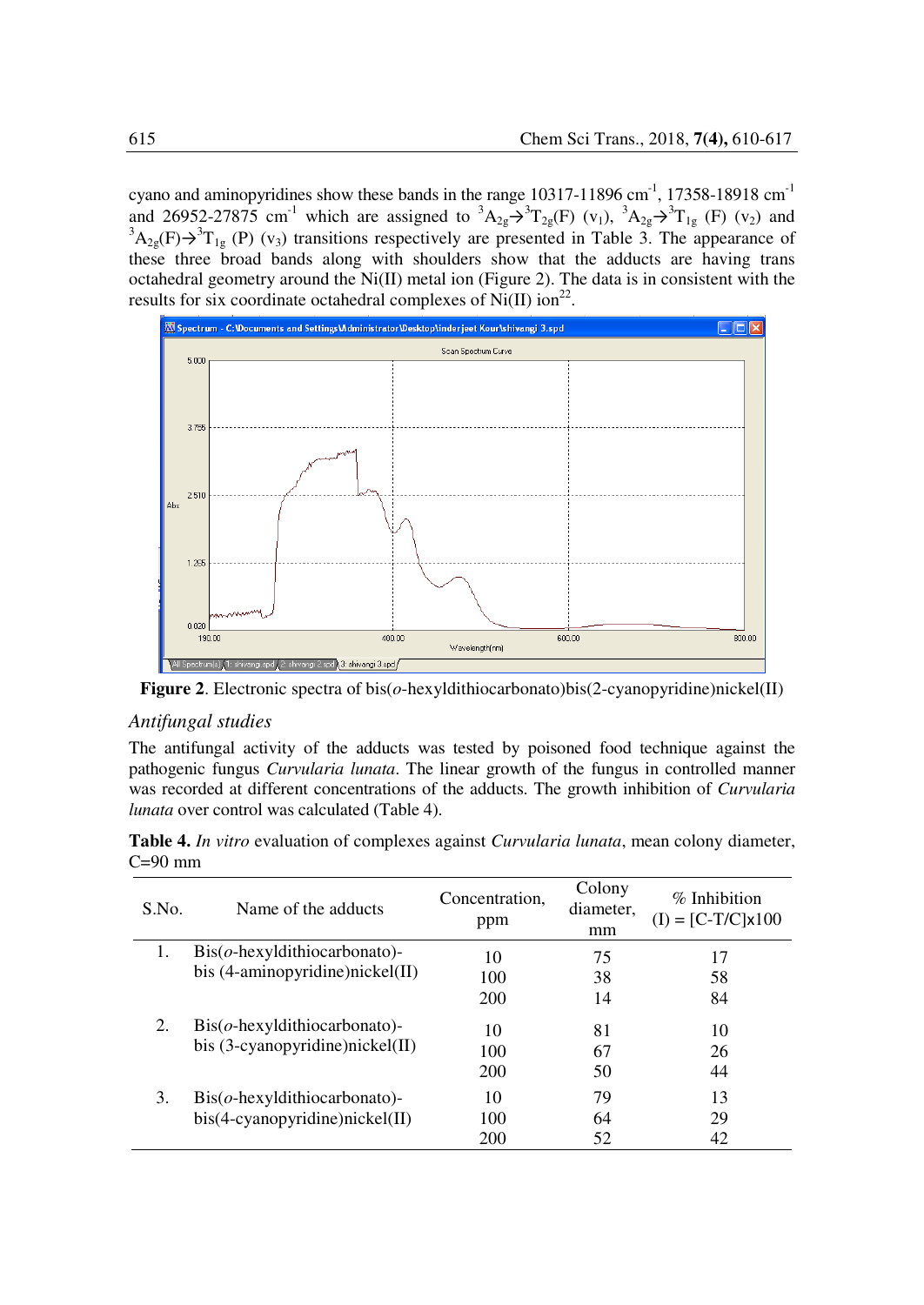It is found that on increasing the concentration of the adducts, the colony diameter of the fungus decreases and hence percent inhibition increases<sup>23</sup> (Figure 3a, 3b and 3c). The growth inhibition of fungus over control was calculated as:

#### % Inhibition  $(I) = [C-T/C] \times 100$

Where I= percent inhibition,  $C$ = mean growth of fungus (in mm) in control and  $T$ = mean growth of fungus (in mm) in treatment.



**Figure 3(a).** Antifungal activity of bis(*o*hexyldithiocarbonato)bis(4-aminopyridine) nickel(II)



**Figure 3(b).** Antifungal activity of bis(*o*hexyldithiocarbonato)bis(3-cyanopyridine) nickel(II)





## **Conclusion**

On the basis of above studies, it is found that 1:2 adducts of Ni  $(o$ -hexyldithiocarbonato)<sub>2</sub> have trans octahedral geometry. The complexes analyzed are paramagnetic in nature and they show considerable antifungal activity.

## **References**

- 1. Coucouvanis D, In Lippard S J, (Ed.), *Progress in Inorganic Chemistry*, Interscience, New York, 1970, **11**, 233.
- 2. Eisenberg R, In Lippard S J, (Ed.), *Progress in Inorganic Chemistry*, Interscience, New York, 1970, **12**, 295.
- 3. Cras J A and Willemse J, In: Wilkinson G, Gillard R D and McCleverty J A, (Eds.), *Comprehensive Coordination Chemistry*, 1987, **2**, Pergamon Press, Oxford, 579.
- 4. Haiduc I, In: McClevery J A, Mayer T J and Lever A B P (Eds.), *Comprehensive Coordination Chemistry* II, 2004, **1**, 349.
- 5. Palaty S, Devi P V and Joseph R*, J Appl Polym Sci*., 2011, **122(2),** 1325-1332; DOI:10.1002/app.34057